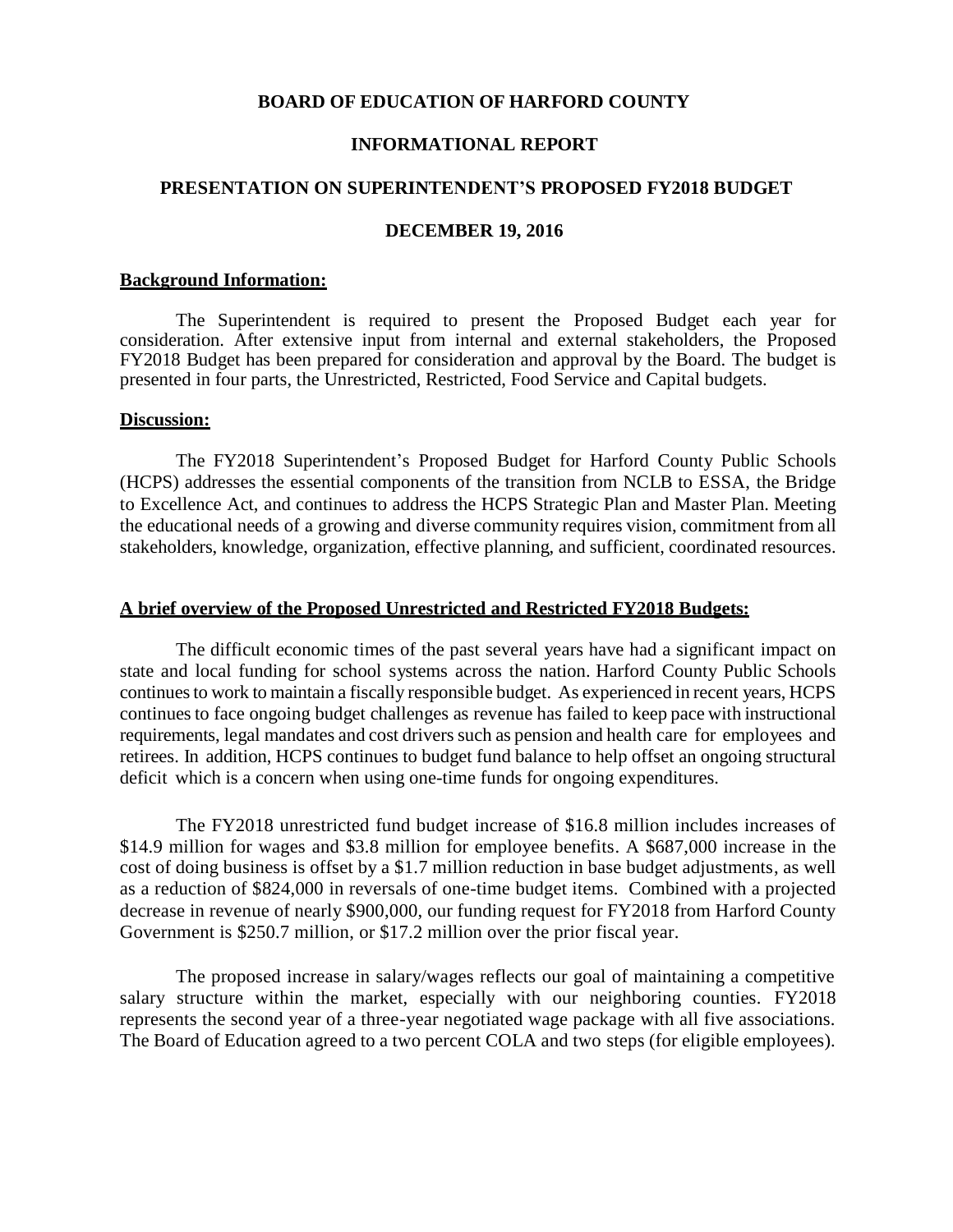| <b>Revenue - Current Expense Fund - By Source</b> |    |                   |   |                   |   |                   |          |                                 |   |                          |    |                              |                                |
|---------------------------------------------------|----|-------------------|---|-------------------|---|-------------------|----------|---------------------------------|---|--------------------------|----|------------------------------|--------------------------------|
|                                                   |    | FY 2014<br>Actual |   | FY 2015<br>Actual |   | FY 2016<br>Actual |          | <b>FY 2017</b><br><b>Budget</b> |   | FY 2018<br><b>Budget</b> |    | Change<br><b>FY17 - FY18</b> | $\frac{9}{6}$<br><b>Change</b> |
| <b>Harford County</b>                             |    | 221,300,729       |   | 223,667,302       |   | 228, 208, 971     |          | 233,534,504                     |   | 250,734,924              |    | 17,200,420                   | 7.4%                           |
| State of Maryland                                 |    | 193,254,185       |   | 193,925,226       |   | 193,999,044       |          | 196,035,003                     |   | 196,167,015              |    | 132,012                      | 0.1%                           |
| <b>Federal Government</b>                         |    | 335,713           |   | 433,573           |   | 423,240           |          | 390,000                         |   | 420,000                  |    | 30,000                       | 7.7%                           |
| Other Sources                                     |    | 4,976,199         |   | 5,653,808         |   | 5,146,148         |          | 3,448,822                       |   | 3,178,762                |    | (270.060)                    | $-7.8%$                        |
| Total - Revenue                                   | s  | 419,866,826       | s | 423,679,909       | s | 427,777,403       | s        | 433,408,329                     | s | 450,500,701              | s  | 17,092,372                   | 3.9%                           |
| Fund Balance                                      |    | 6,100,000         |   | 5,533,875         |   | 4,750,000         |          | 5,523,746                       |   | 4,750,000                |    | (773.746)                    | $-14.0%$                       |
| <b>Unrestricted Fund</b>                          | s. | 425,966,826       | s | 429,213,784       | s | 432,527,403       | s        | 438,932,075                     | s | 455,250,701              | s  | 16,318,626                   | 3.7%                           |
| <b>Harford County</b>                             |    |                   |   |                   |   |                   |          |                                 |   |                          |    |                              | 0.0%                           |
| State of Maryland                                 |    | 10,539,646        |   | 11,753,863        |   | 10,344,837        |          | 10,852,778                      |   | 10,182,514               |    | (670, 264)                   | $-6.2%$                        |
| <b>Federal Government</b>                         |    | 18,888,847        |   | 19,346,190        |   | 18,957,778        |          | 18,967,893                      |   | 20,131,895               |    | 1,164,002                    | 6.1%                           |
| Other Sources                                     |    | 299,320           |   | 302,406           |   | 236,828           |          | 144,813                         |   | 120,000                  |    | (24, 813)                    | $-17.1%$                       |
| <b>Restricted Fund</b>                            | s  | 29,727,813 \$     |   | 31,402,459        | S | 29,539,443        | <b>S</b> | 29,965,484                      | s | 30,434,409               |    | 468,925                      | 1.6%                           |
| <b>Current Expense Fund</b>                       |    | 455,694,639       | s | 460,616,243       | s | 462,066,845       | s        | 468,897,559                     | s | 485,685,110              | -S | 16,787,551                   | 3.6%                           |

The revenues for the current expense funds in FY2018 are identified below:

The proposed expenditures for all fundsin FY2018 are reflected below:

|     | <b>Expenditures - Current Expense Fund</b> |                   |                                                                          |                        |                  |                             |          |            |        |  |  |  |  |  |
|-----|--------------------------------------------|-------------------|--------------------------------------------------------------------------|------------------------|------------------|-----------------------------|----------|------------|--------|--|--|--|--|--|
|     |                                            | <b>FY 2015</b>    | <b>FY 2016</b>                                                           | <b>FY 2016</b>         | <b>FY 2017</b>   | <b>FY 2018</b>              |          | Change     |        |  |  |  |  |  |
| Tab |                                            | <b>Actual</b>     | <b>Actual</b>                                                            | <b>Budget</b>          | <b>Budget</b>    | <b>Budget</b>               |          |            | % Chq. |  |  |  |  |  |
| 10  | <b>Board of Education</b>                  | S<br>573,815 \$   | 629,338 \$                                                               | 675,319 \$             | 665,870 \$       | 680,581 \$                  |          | 14,711     |        |  |  |  |  |  |
|     | <b>Board of Education Services</b>         | 196.032           | 228,786                                                                  | 271.661                | 275,753          | 283.670                     |          | 7,917      |        |  |  |  |  |  |
|     | <b>Internal Audit Services</b>             | 156,160           | 178,555                                                                  | 177,660                | 159,520          | 159.986                     |          | 466        |        |  |  |  |  |  |
|     | Legal Services                             | 221.623           | 221,997                                                                  | 225.998                | 230.597          | 236.925                     |          | 6.328      |        |  |  |  |  |  |
| 11  | <b>Business Services</b>                   |                   | $$33,649,740$ $$34,881,745$ \$                                           | 35,384,567 \$          | 35,789,487       | <b>S</b><br>36,909,465 \$   |          | 1,119,978  |        |  |  |  |  |  |
|     | <b>Fiscal Services</b>                     | 32,782,338        | 33,995.904                                                               | 34,470,060             | 34,903,138       | 35.989.692                  |          | 1,086,554  |        |  |  |  |  |  |
|     | Purchasing                                 | 867.402           | 885.841                                                                  | 914.507                | 886, 349         | 919.773                     |          | 33.424     |        |  |  |  |  |  |
| 12  | Curriculum and Instruction                 | 5,792,305<br>Ŝ    | 5,749,068 \$<br><b>S</b>                                                 | 6,038,773 \$           | 6,064,126 \$     | 6,256,113 \$                |          | 191,987    |        |  |  |  |  |  |
|     | Curriculum Dev and Implementation          | 3,948,686         | 3,985,415                                                                | 4,143,500              | 4,232,524        | 4,396,575                   |          | 164,051    |        |  |  |  |  |  |
|     | Office of Accountability                   | 849,460           | 774,517                                                                  | 788,897                | 751.814          | 762.452                     |          | 10.638     |        |  |  |  |  |  |
|     | <b>Professional Development</b>            | 994.159           | 989.136                                                                  | 1,106,376              | 1.079.788        | 1.097.086                   |          | 17,298     |        |  |  |  |  |  |
| 13  | <b>Education Services</b>                  |                   | \$169,110,438 \$172,216,622 \$174,985,067 \$175,658,736 \$184,220,782 \$ |                        |                  |                             |          | 8,562,046  |        |  |  |  |  |  |
|     | Career and Technology Programs             | 7,314,988         | 7.314.619                                                                | 7,652,174              | 7,936,868        | 8.366.012                   |          | 429.144    |        |  |  |  |  |  |
|     | Gifted and Talented Program                | 1,319,863         | 1,198,746                                                                | 1,418,260              | 1.470.276        | 1,548,512                   |          | 78,236     |        |  |  |  |  |  |
|     | <b>Intervention Services</b>               | 963,518           | 716,300                                                                  | 743,038                | 444,442          | 447,552                     |          | 3,110      |        |  |  |  |  |  |
|     | <b>Magnet Programs</b>                     | 1,507,865         | 1,531,844                                                                | 1,607,047              | 1,609,985        | 1,597,951                   |          | (12.034)   |        |  |  |  |  |  |
|     | Office of Elem/Mid/High Schools            | 566.789           | 575.493                                                                  | 594.170                | 609.425          | 649.371                     |          | 39.946     |        |  |  |  |  |  |
|     | <b>Other Special Programs</b>              | 2.742.992         | 2,823,871                                                                | 2,835,169              | 2,925,660        | 3,073,360                   |          | 147,700    |        |  |  |  |  |  |
|     | <b>Regular Programs</b>                    | 148,613,155       | 152,092,586                                                              | 153,997,373            | 154,306,778      | 161,853,595                 |          | 7,546,817  |        |  |  |  |  |  |
|     | School Library Media Program               | 5.937.603         | 5.834.659                                                                | 5.959.692              | 6.177.158        | 6.499.828                   |          | 322.670    |        |  |  |  |  |  |
|     | Summer School                              | 143.665           | 128.504                                                                  | 178.144                | 178.144          | 184.601                     |          | 6.457      |        |  |  |  |  |  |
| 14  | <b>Executive Administration</b>            | 1,576,558 \$<br>s | 1,531,827 \$                                                             | 1,559,931 \$           | 1,577,001 \$     | 1,612,745 \$                |          | 35.744     |        |  |  |  |  |  |
|     | Communications                             | 370,631           | 377,547                                                                  | 391.942                | 389,514          | 409.210                     |          | 19,696     |        |  |  |  |  |  |
|     | <b>Equity and Cultural Proficiency</b>     | 285,795           | 221.972                                                                  | 226.409                | 233.426          | 242.380                     |          | 8.954      |        |  |  |  |  |  |
|     | <b>Executive Administration Office</b>     | 920,132           | 932,308                                                                  | 941.580                | 954,061          | 961, 155                    |          | 7,094      |        |  |  |  |  |  |
| 15  | <b>Extra Curricular Activities</b>         | 3,527,178 \$<br>s | $3,537,524$ \$                                                           | $3,706,003$ \$         | 3.759.104 \$     | 3,670,877 \$                |          | (88.227)   |        |  |  |  |  |  |
|     | Interscholastic Athletics                  | 2.752.504         | 2,757,618                                                                | 2,858,290              | 2,902,315        | 2.795,656                   |          | (106, 659) |        |  |  |  |  |  |
|     | <b>Student Activities</b>                  | 774.674           | 779.906                                                                  | 847.713                | 856.789          | 875.221                     |          | 18.432     |        |  |  |  |  |  |
| 16  | <b>Human Resources</b>                     | 76, 191, 370      | 76,852,968<br><b>S</b>                                                   | 78, 149, 110<br>s      | 78,110,306<br>-S | $$81,974,852$ \$            |          | 3,864,546  |        |  |  |  |  |  |
| 17  | <b>Operations and Maintenance</b>          | 66,032,780<br>S   | \$64,844,761                                                             | <b>S</b><br>66,592,319 | $\mathbf{s}$     | 69.610.831 \$ 69.819.615 \$ |          | 208,784    |        |  |  |  |  |  |
|     | <b>Facilities Management</b>               | 21.300.382        | 22,125,603                                                               | 22,053,136             | 22,421,338       | 23,446,456                  |          | 1,025,118  |        |  |  |  |  |  |
|     | <b>Planning and Construction</b>           | 788.744           | 808,053                                                                  | 873,680                | 875,735          | 923,800                     |          | 48.065     |        |  |  |  |  |  |
|     | Transportation                             | 30,336,181        | 29,569,924                                                               | 29,552,527             | 31,948,166       | 31,381,719                  |          | (566, 447) |        |  |  |  |  |  |
|     | Utility Resource Management                | 13,607,473        | 12,341,181                                                               | 14.112.976             | 14,365,592       | 14,067,640                  |          | (297.952)  |        |  |  |  |  |  |
| 18  | <b>Safety and Security</b>                 | 900,263           | 899,420                                                                  | 893,956                | 890,214          | 892,916                     | -S       | 2,702      |        |  |  |  |  |  |
| 19  | <b>Special Education</b>                   | 40,616,607        | 40,604,926                                                               | 41, 202, 897           | 41,987,588       | 43,825,854                  | <b>S</b> | 1,838,266  |        |  |  |  |  |  |
| 20  | <b>Student Services</b>                    | $$13.945.994$ \$  | 14, 111, 726 \$                                                          | 14,501,090 \$          | 14.748.844       | 15,635,524 \$<br><b>S</b>   |          | 886,680    |        |  |  |  |  |  |
|     | <b>Health Services</b>                     | 3,355,916         | 3,250,722                                                                | 3,337,076              | 3,440,602        | 3,621,200                   |          | 180,598    |        |  |  |  |  |  |
|     | <b>Psychological Services</b>              | 2,182,625         | 2,256,849                                                                | 2,336,210              | 2,313,044        | 2,484,661                   |          | 171,617    |        |  |  |  |  |  |
|     | <b>Pupil Personnel Services</b>            | 1,644,312         | 1,693,217                                                                | 1,742,980              | 1,741,126        | 1,828,168                   |          | 87,042     |        |  |  |  |  |  |
|     | <b>School Counseling Services</b>          | 6.763.141         | 6,910,938                                                                | 7.084.824              | 7.254.072        | 7.701.495                   |          | 447.423    |        |  |  |  |  |  |
| 21  | Office of Technology & Information         | 8,828,650         | 9,035,322                                                                | 9,814,283              | 10,069,968       | 9,751,377 \$                |          | (318, 591) |        |  |  |  |  |  |
|     | <b>Unrestricted Fund</b>                   | 420,745,698       | 424,895,247                                                              | 433, 503, 315          | 438,932,075      | 455,250,701                 |          | 16,318,626 | 3.7%   |  |  |  |  |  |
| 22  | <b>Restricted Fund</b>                     | 31,402,459        | 29, 539, 443                                                             | 30,444,432             | 29,965,484       | 30,434,409                  |          | 468,925    | 1.6%   |  |  |  |  |  |
|     | <b>Current Expense Fund</b>                |                   | \$452,148,157 \$454,434,690 \$463,947,747 \$468,897,559 \$485,685,110 \$ |                        |                  |                             |          | 16,787,551 | 3.6%   |  |  |  |  |  |